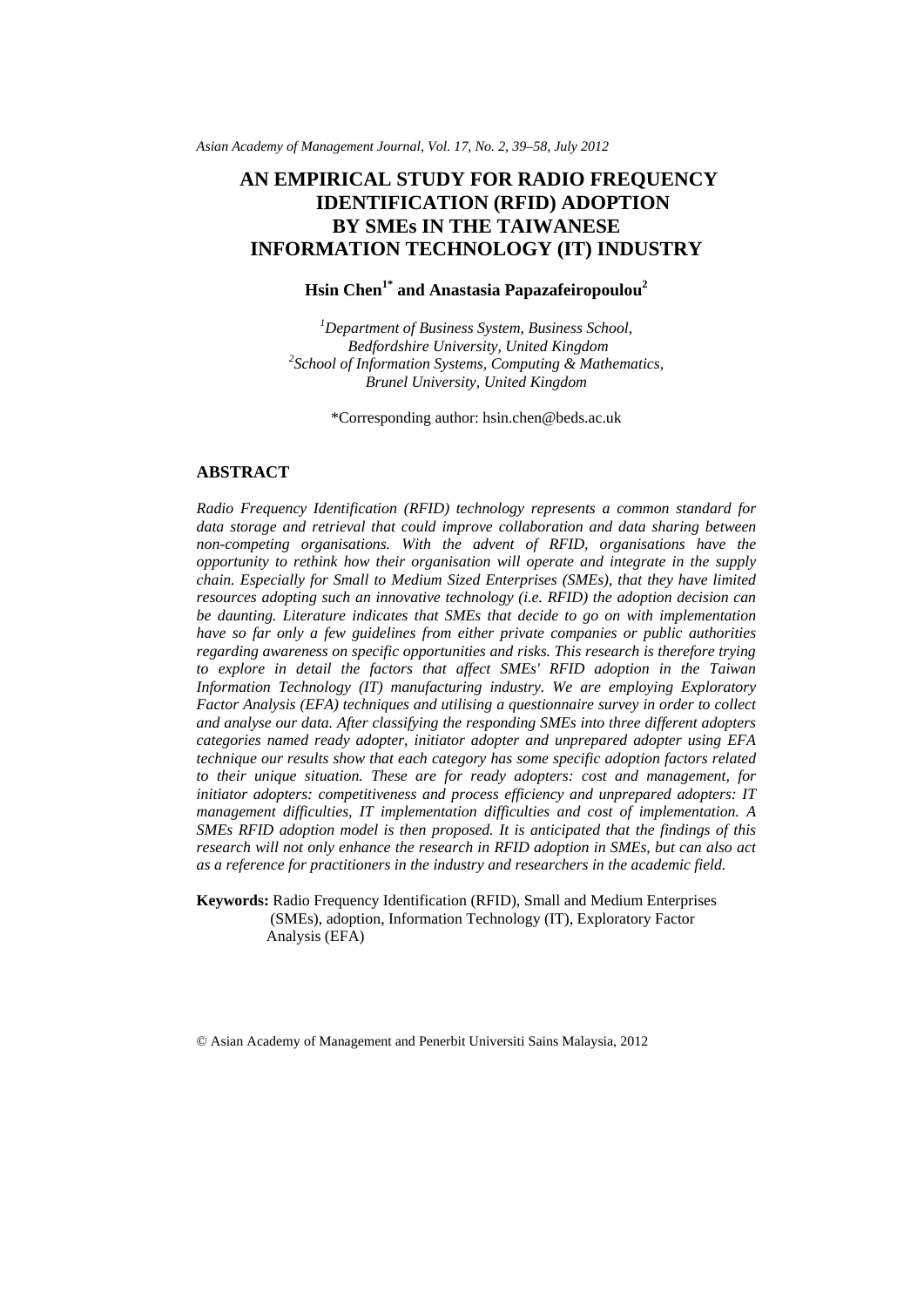### **INTRODUCTION**

Radio Frequency Identification (RFID) technology uses radio waves to identify objects (Lin, 2009; Srivastava, 2004). Companies use RFID in various industries in an attempt to improve their businesses, reduce their daily running costs, and increase their potential opportunities. RFID is being used in many places in many countries, for different purposes such as collecting tolls, automating parking, car theft prevention, and operations in airports (Landt, 2005, Srivastava, 2004, Chang, Yen, & Chen, 2008). Also, RFID is often being used to replace bar codes in supply chain management (SCM). Some large companies substitute RFID for bar codes because bar codes can only be used to show the same code on the same type of items, whereas RIFD can be used not only to identify various products, but also to keep track of the production process and sequence of activities (Zhang, Feng, Wu, & Yu, 2008). Lin (2009) points out that the RFID application includes immediate position tracking and monitoring procedures in the delivery service. This can assist companies to successfully manage their warehouse and supply chain by means of tracking and monitoring their trucks and products. Additionally, cost savings, supply chain visibility, and new process creation have been identified as the three key benefits of RFID adoption (Roh, Kunnathur, & Tarafdar, 2009). Wamba, Lefebvre and Lefebvre (2006) claim that RFID technlogies can be useful in the integration of the supply chain by improving the shiping and receiving processes, automatically triger specific processes, foster higher level of information sharing among supply chain partners and finally promote the use of new business processes. Also, Smith (2005) draws attention to the fact that using RFID technology can not only improve SCM but also Customer Relationship Management (CRM). This means that RFID technology can improve both business and the internal organisation. It is therefore no suprising that, in recent years, America, Japan, and developed countries in Europe have actively introduced RFID technology into their daily logistics operations and product distributions. By adopting RFID, products and inventory can be easily managed. For example, Wal-Mart, HP, Germany Metro Group, and Marks & Spencer are using RFID system to track supplies in order to increase management efficiency, and to reduce the number of human resources and manmade mistakes (Tajima, 2007; Lin, 2009). In contrast other counties seem to still lacking behind in the implementation of RFID technologies such the retail sector in South Africa where in a study that took place in 2005 many retailers had not yet adopted RFID or even contacted trials altough they had some intention to do it in the future (Brown & Rusell, 2007).

However, unlike large companies, many SMEs in particular in Taiwan are reluctant to adopt RFID systems as they argue that the benefits of RFID cannot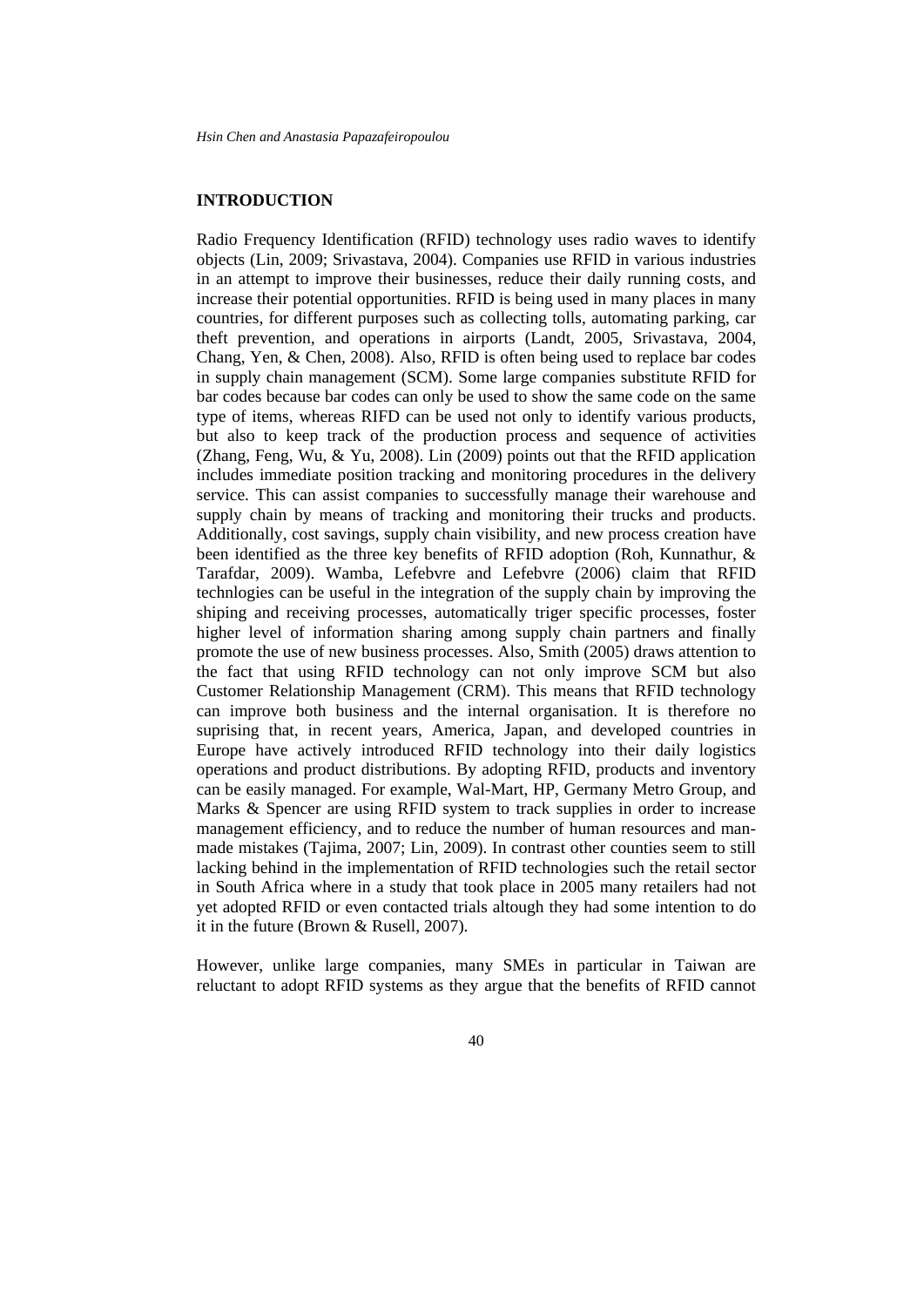immediately be recognised (Taiwan External Trade Development Council, [\[TAITRA\]](http://www.taitra.com.tw/), 2010). Some SMEs are encountering many problems and difficulties when adopting RFID technologies due to their limited resources (Chang et al., 2008). According to Chang et al*.* (2008), at present, business enterprises and industries still lack the best model for RFID introduction. As a result, the risk of applying RFID technologies is still high including the cost of hardware and software purchase and maintenance costs. For SMEs, since their ability and resources are limited, adopting RFID technologies therefore seems to be a significant problem for them. Using such technology is harder for SMEs than it is for the large organisations due to (i) their characteristic difficulties, such as the lack of financial resources and technological knowledge and ability (Carter & Evan, 2000; Burns, 2001), and (ii) the lack of partner companies adopting RFID technologies, creating a network effect problem. Suprisingly, considering the high economic importance of SMEs in the world economy, it is interesting that the question of SME-specific requirements and potential of RFID technology has not yet received the appropriate attention in academic and political discussions (Strüker & Gille, 2008). With this in mind and to fill the research gap, this study chose Taiwan's SMEs in the IT industry as the main target of the research. This sector was considered particularly relevant to this technology as the IT manufacturing sector often needs to enhance the tracking of global products and perform immediate inventory control as a means to streamline its enterprises and increase managerial efficiency (Wamba et.al., 2006). In this paper we take the specific characteristics of of IT adoption by SME in consideration and we try to create a clear picture as to how these factors are manifesting in the case of the adoption of RFID technologies. In accordance with these, the following research question arise: ''What are the factors that will influence SMEs' adoption decision for RFID technologies?'' And in consequence we explore whether SMEs will be willing to invest in the adoption of such technology and why SMEs posibly resist the adopting of RFID. We agrue that there is a need to explore this area further to address the above research question.

The aim of this paper is therefore to explore and investigate the factors that influence SMEs' RFID adoption decisions based on survey data on the current progress of RFID adoption in Taiwan SMEs. In doing so, the factors obtained are analysed using EFA techniques and it is found that these factors can be classified into three different categories of adopting companies:

- 1. Ready adopter (factors that most likely will lead to RFID adoption)
- 2. Initiator adopter (factors that attract SMEs to RFID technology)
- 3. Unprepared adopter (factors that prevent SMEs from adopting RFID technology)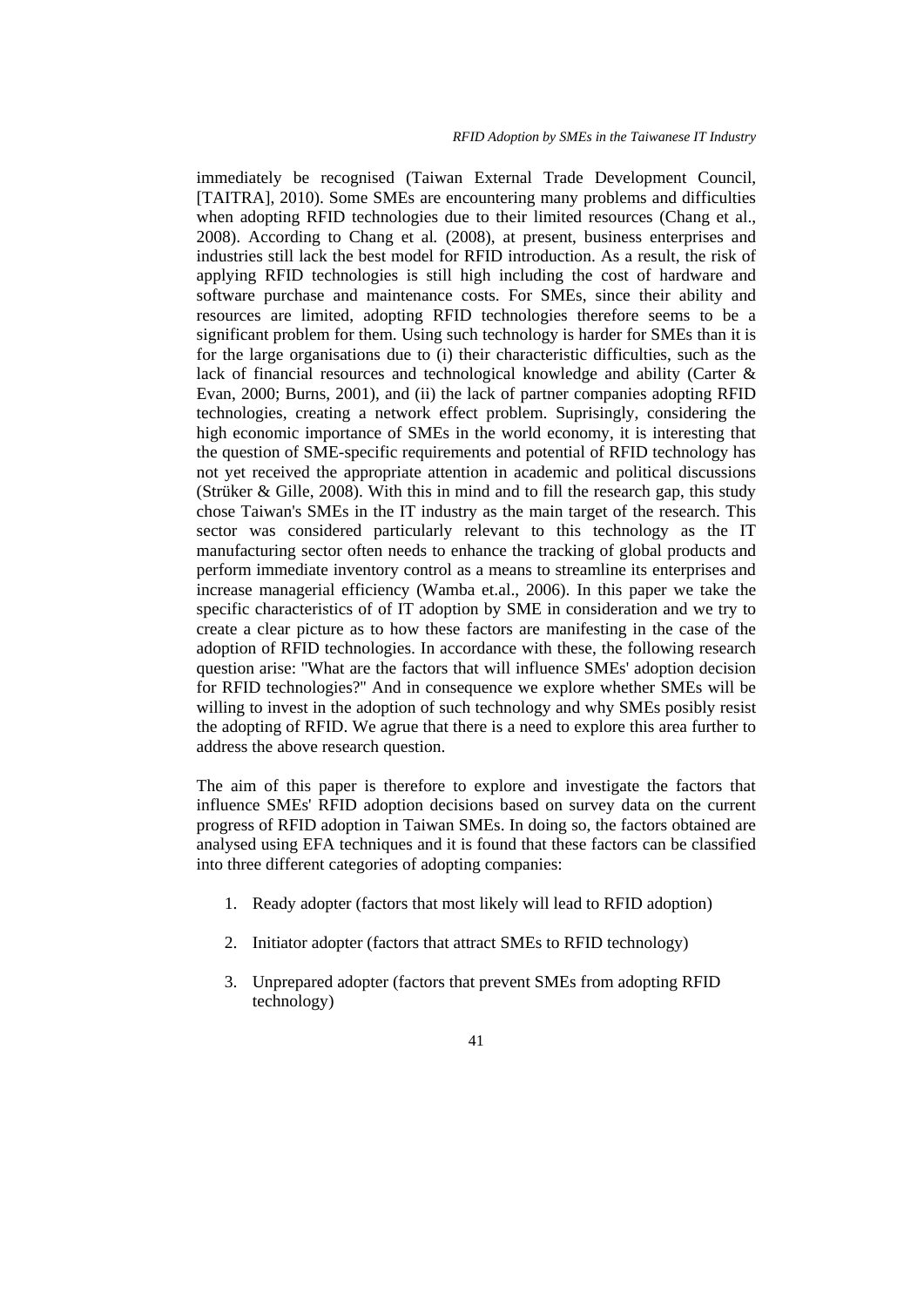Based on the analysis, a SMEs RFID adoption model is then proposed. The present study differs from other studies because it specifically uses EFA techniques to explore and analyse the factors with respect to the adoption of RFID technology in SMEs. It is believed that the research findings reported in this paper can act as a reference for practitioners in the industry and researchers in the academic field.

The remaining paper is structured as follows. In the next section, we provide a literature review on SMEs and RFID adoption. We then proceed to present and discuss the research methodology used in this study. This leads us to the fourth section of our paper, in which we analyse the findings. Finally, discussion, conclusions and future research directions are drawn.

### **SMEs AND THE ADOPTION OF RFID TECHNOLOGY**

More than 98% of enterprises in Taiwan are classified as SMEs according to the figure from the Taiwan Ministry of Economic Affairs 2010 (Taiwan Ministry of Economic Affairs, 2010). SMEs are vital for the global economy, as they (1) generate new jobs, (2) generate local economic activity, (3) create local wealth, (4) create new ideas, (5) introduce new products and services, (6) diversify the private sector, and (7) stabilise the private sector (Bannock & Daly, 1994; Bridge, O'Neill, & Cromie, 1998; Burns, 2001; Deakins & Freel, 2003). Thus, it is important that RFID technology will be embraced by the smaller companies, as well as it being necessary for more rigorous and relevant research into this important sector of the economy. It has been reported that smaller company size can potentially make the adoption and use of RFID easier. In reality thought SMEs take a wait-and-see approach when it comes to the adoption of the technology (Strüker & Gille, 2010).

Iacovou, Benbasat and Dexter (1995) claimed that smaller organisations have been shown to have different technological adoption patterns than larger ones. Small organisations have long been found to be different from large organisations in the Information System (IS) context, as they are not a simple scaled-down model of large organisations (Raymond, 1985). In general, small businesses face greater risks in the use of IT than larger businesses because of inadequate resources, limited knowledge, a lack of ''know-how'' about IT, and several other constraints (Cragg & King, 1993; Iacovou et al., 1995). Managers in SMEs have also been characterised as having reservations about the adoption and use of IS or IT (Chang & Powell, 1998; Thong, 2001). Due to these characteristics, it can be expected that RFID usage among SMEs and large enterprises will be different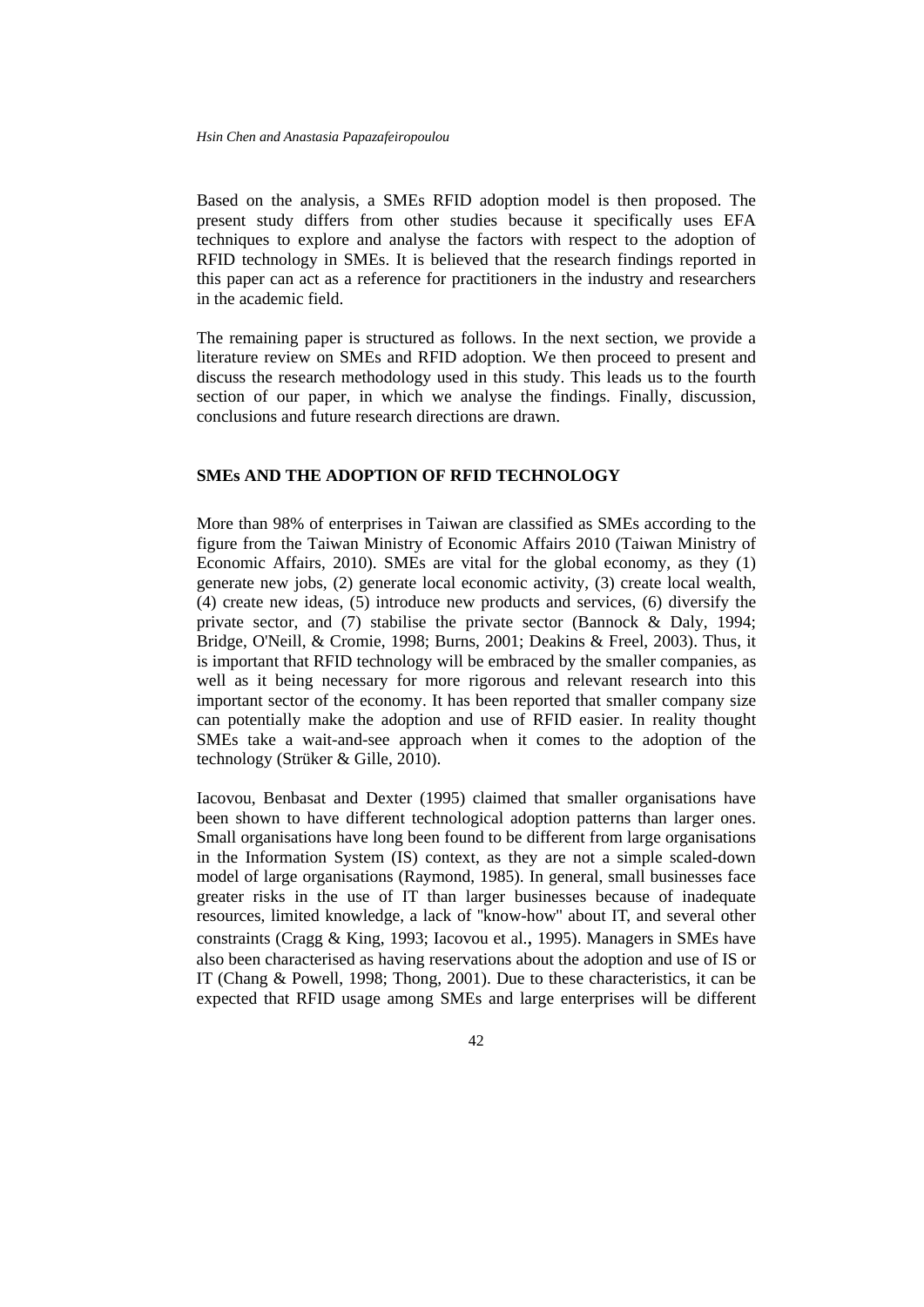(Strüker & Gille, 2008). SMEs are likely to be less prepared and less able to change. Gao, Zhou and Wang (2007) pointed out that, because of cost and technical obstruction considerations, electronic identification and RFID have not been widely used by many SMEs.

The existing literature has documented some factors that affect RFID adoption by organisations. Many earlier studies (Acharyulu, 2007; Wicks, Visich, & Li, 2006; Glabman, 2004; Hosaka, 2004) on the application of RFID technology are on the evaluation of its managerial benefits and implementation challenges. Carr, Zhang, Kloppig and Min (2010) examined the contextual variables that affect the adoption of RFID in a healthcare organisation. Lee and Shim (2007) explored the adoption of RFID technology in healthcare using the theory of technology-push and demand-pull. They specifically examined the role of organisational readiness in the organisational adoption context. Using data from a survey among 146 German companies Strüker and Gille (2008) measured how the type and sophistication of benefit and performance analyses conducted before and after RFID introduction impact upon the productivity gains achieved by RFID. They found that the frequent use of particular measurement methods is strongly correlated to the improvement of target variables such as lead time and labour cost. In another paper, the same authors addressed specific aspects of small and medium sized companies (Strüker & Gille, 2008). They found that RFID adoption is easer in smaller enterprises. Moreover, Chang et al. (2008) draw attention to the fact that three features will influence SMEs to adopt RFID, namely, the environment of the industry, the organisation, and the characteristics of RFID. Tang and Tsai (2009) proposed a conceptual model of RFID adoption based on multiple case studies to explore the related factors of RFID application. They found that the major factors of RFID adoption include technology (including complexity, compatibility, and cost), organisation (including organisation size and readiness, procedure flexibility, and top management support), and environment characteristics (including industry competition, external support and technology policy).

The review of literature shows that only a small amount of theoretical and empirical analyses have so far focused on RFID usage especially aimed at SMEs (Strüker & Gille, 2008). Based on the literature review, RFID adoption factors are summarised in Table 1.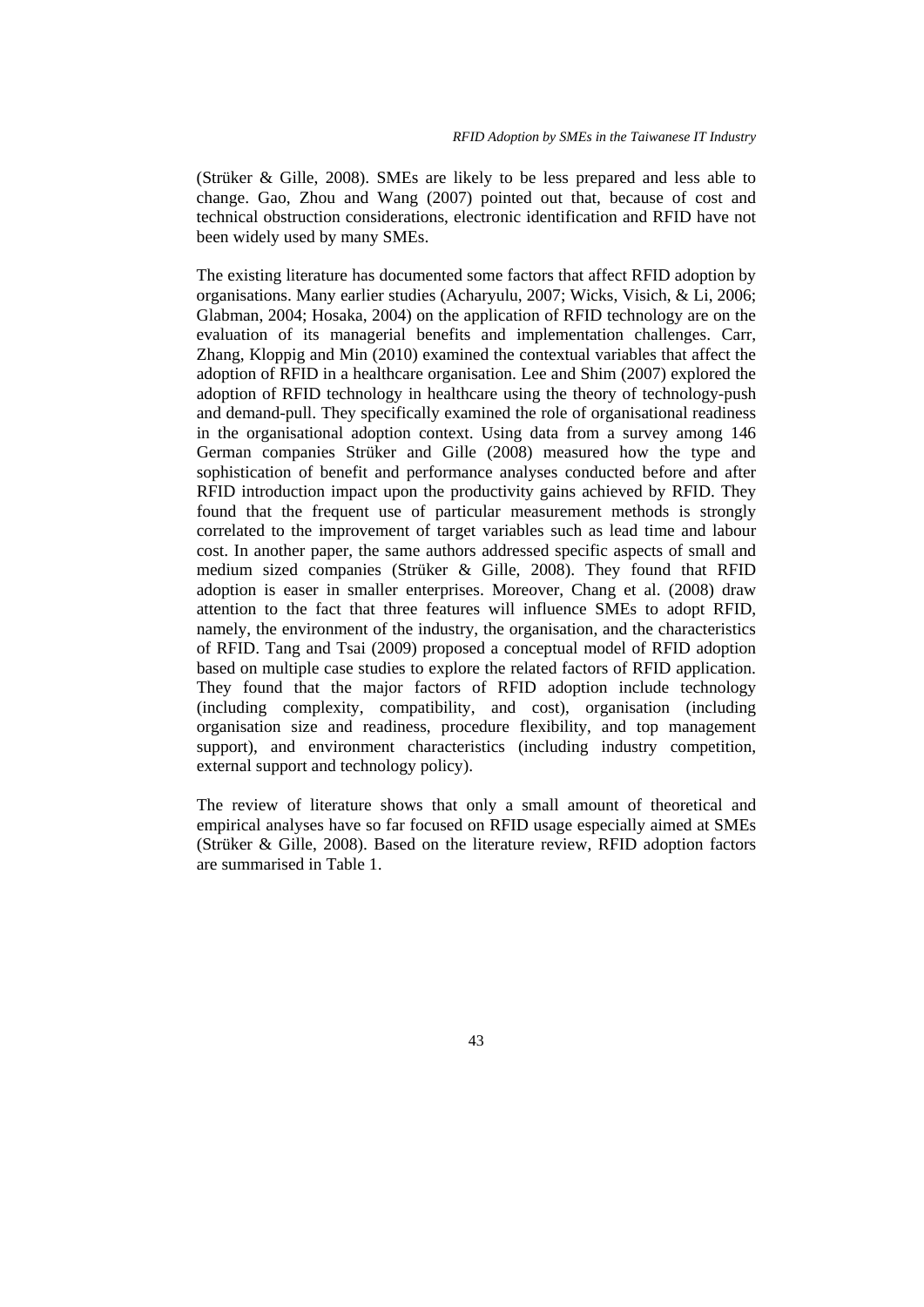| Factors                          | Details                                                     |  |
|----------------------------------|-------------------------------------------------------------|--|
| Characteristics                  | Store huge information about product's details              |  |
|                                  | Read multiple items at the same time                        |  |
|                                  | Track products effectively                                  |  |
|                                  | Track long distance                                         |  |
| <b>Increased Data Visibility</b> | Show real-time                                              |  |
|                                  | Increase data accuracy                                      |  |
| <b>Accurate Product Tracking</b> | Identify the amount, items and electronic codes of products |  |
|                                  | Show a container's history                                  |  |
| <b>Inventory Improvement</b>     | Handle right time of delivery                               |  |
|                                  | Reduce stock and out of stock problem                       |  |
|                                  | Reduce man-made mistakes                                    |  |
| <b>Labour Reduction</b>          | Track products and record data automatically                |  |
| <b>Cost Savings</b>              | Reduce human resources                                      |  |
|                                  | Manage inventory effectively                                |  |
|                                  | Reuse tags and readers                                      |  |
|                                  | Save working and tracking time                              |  |
|                                  | Effective data management                                   |  |
| Sharing Data Between             | Communicate with partners much more effectively             |  |
| Enterprises                      | Improve businesses                                          |  |
|                                  | Increase competitiveness                                    |  |
| <b>Technical Problems</b>        | Creating huge amounts of unnecessary data                   |  |
|                                  | Cause food deterioration or spoiling                        |  |
| Privacy and Security Problems    | Illegal tracking                                            |  |
|                                  | Stealing of personal information                            |  |
|                                  | Counterfeit RFID                                            |  |
| Lack of Investment               | High cost                                                   |  |
|                                  | Upgrade software and equipment                              |  |
|                                  | Hard to achieve short term                                  |  |

| Table 1                                                                                 |
|-----------------------------------------------------------------------------------------|
| Summary of potential adoption factors affecting RFID adoption in SMEs (from literature) |

In our research this list of factors was used as a guide when designing the questions for the questionnaire. Using this factors as a starting point we explored using a deductive approach the reasons behind the adoption decisions in the IT manufacturing sector in Taiwan.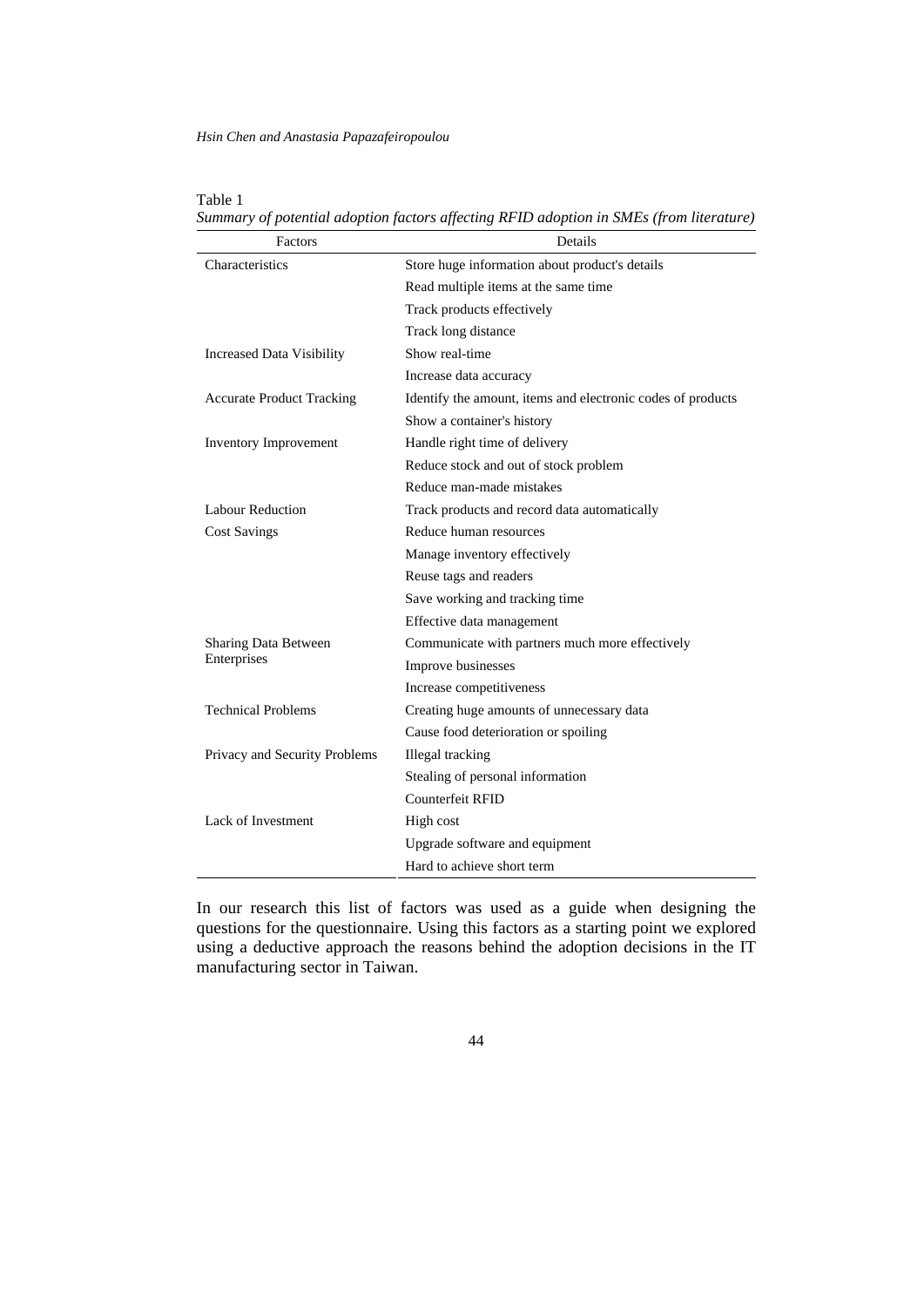### **RESEARCH METHOD**

In this section we present the rationale behind our research design and data analysis process that took place during the study.

### **Research Design**

The research aims to investigate and analyse RFID adoption in SMEs. The definition of SMEs may vary among countries or institutions, based on the differences in economic levels or the wealth of the countries (Gibson, 2001; Storey, 1994). Since this study was carried out in Taiwan, the SME definition given by Taiwan Economy Affair is adopted. This classifies SMEs as having sales turnover less than US\$5 million and a headcount of 11 to 150. A survey was carried out to investigate and explore RFID adoption in Taiwanese SMEs in the IT industry and to study the perspectives of the SMEs who adopt RFID technology. The questionnaire has been designed with two types of questions, namely, open and closed questions (Coolican, 2009). In this study, open-ended questions are used in the questionnaire to invite suggestions from the SMEs, and closed questions are used to investigate possible factors affecting SMEs' RFID adoption decisions.

The questionnaire was sent to the randomly selected SMEs in the IT manufacturing industry – 150 questionnaires in total were sent. Only the online version of questionnaire was designed. This paper focuses on the IT manufacturing industry because the IT industry is a high-priced technology industry, in which tracking is of value for companies, and these companies may use RFID to support their bu sinesses. Also, the IT manufacturing sector had the second largest number of SMEs, at 10.64% of all SMEs (around 1,244,000) in Taiwan (Small and Medium Enterprise Administration, Ministry of Economic Affairs, 2006). The online questionnaire link was sent out to IT managers and general managers in the IT manufacturing industry via emails. IT and general managers were selected as appropriate to provide useful information to support this research because these participants have a high level of knowledge of their organisations and needs. Then the second emailing took place after two weeks. The emailing served as a reminder of the aim of the survey and the deadline for receipt of responses. The questionnaire contains 15 questions and was divided into two parts (Part A and B). In part A, the questionnaire was structured to collect the basic company details, basic knowledge of IT, and the level of satisfaction with the IT system currently used. In part B, in order to reflect the study aim, the questionnaire was structured to collect the following data: (1) the advantages and disadvantages of RFID, (2) factors related to RFID adoption, (3)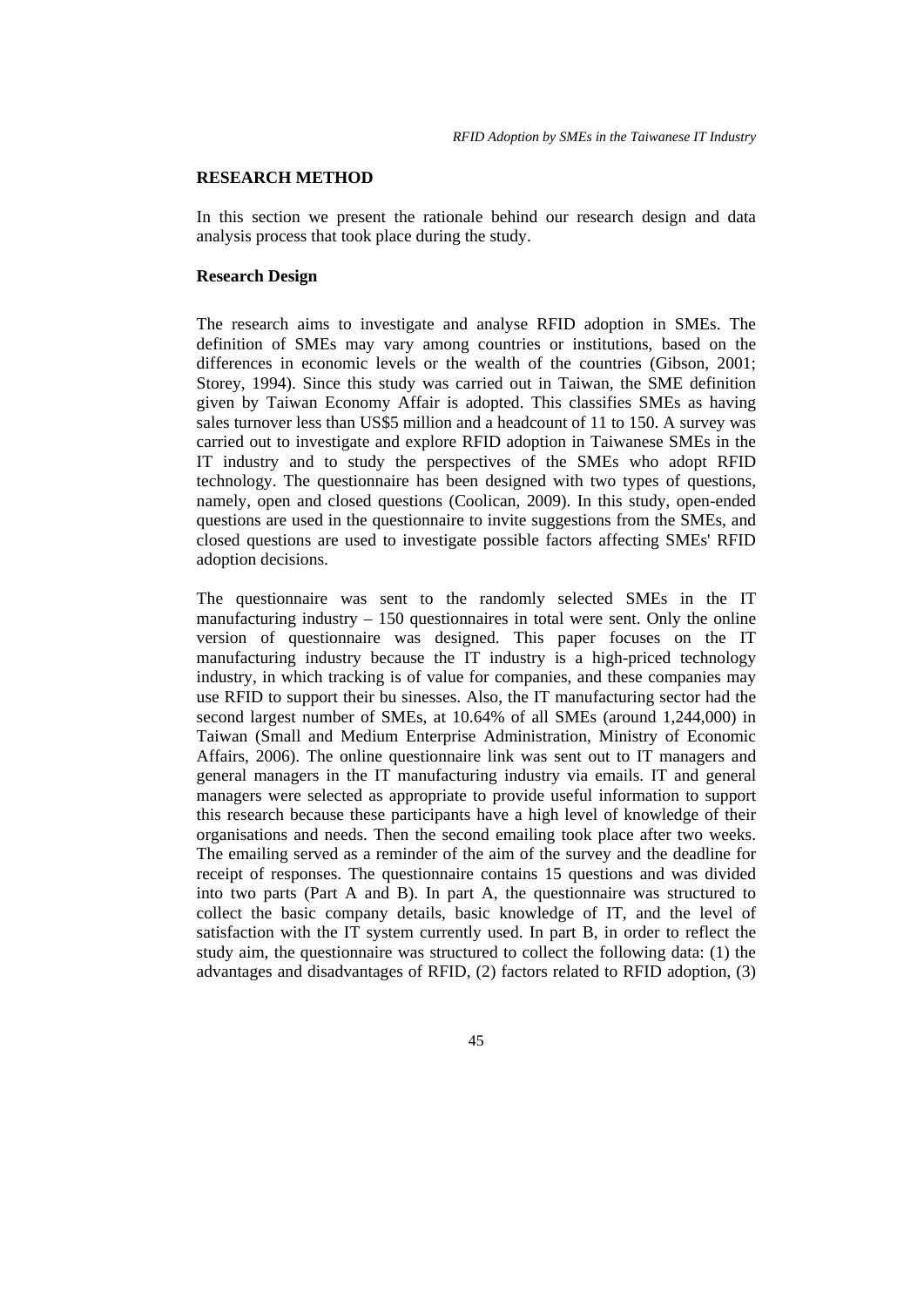motivation and drivers for RFID adoption, (4) factors related to RFID nonadoption, and (5) problems encountered when integrating RFID technology.

Of the overall 500 sent questionnaires, 65 useable replies were received within the specified periods, which implies that a response rate of 13% was obtained. The reason for such a low return rate is that many small companies have not yet integrated RFID technology into their businesses. As such, these SMEs were not able to answer many of the survey questions.

The descriptive analysis was then carried out which provided the participants' basic knowledge and information about RFID. In addition to the descriptive analysis, other *data reduction* statistical analysis techniques were considered such as Performance Component Analysis (PCA), EFA and Confirmatory Factor Analysis (CFA). Data reduction is typically performed when a researcher does not want to include all of the original measures in analyses but still wants to work with the information that they contain (DeCoster, 1998). In this study, EFA analysis was considered to be the most suitable technique to explore the factors for each category (i.e. stage) as we are interested in not only data reduction but also in making statements about the factors that are responsible for a set of observed responses. Traditionally, EFA can be described as orderly simplification of interrelated measures and has been used to explore the possible underlying factor structure of a set of measured variables without imposing any preconceived structure on the outcome (Child, 1990). EFA is a variable reduction technique which identifies the number of latent constrcts and the underlying factor structure of a set of variables. By performing EFA, the number of constructs and the underlying factor structure can be identified (Child, 1990). EFA is used to determine the number of common factors influencing a set of measures and the strength of the relationship between each factor and each observed measure (DeCoster, 1998). DeCoster (1998) suggests that EFA is often used to determine what features are most important when classifying a group of items as well as when a researcher does not want to include all of the original measures in analyses but still wants to work with the information they contain. According to the common factor model proposed by DeCoster (1998) that each observed response (measure 1 through measure 5) is influenced partially by underlying common factors (factor 1 and factor 2) and partially by underlying unique factor (E1 through E5) (see Figure 1). EFA is used in this study to explore the adoption factors as the primary purpose of this study is to understand a set of measured variables by determining the number and nature of common factors needed to account for the pattern of correlations among the measured variables.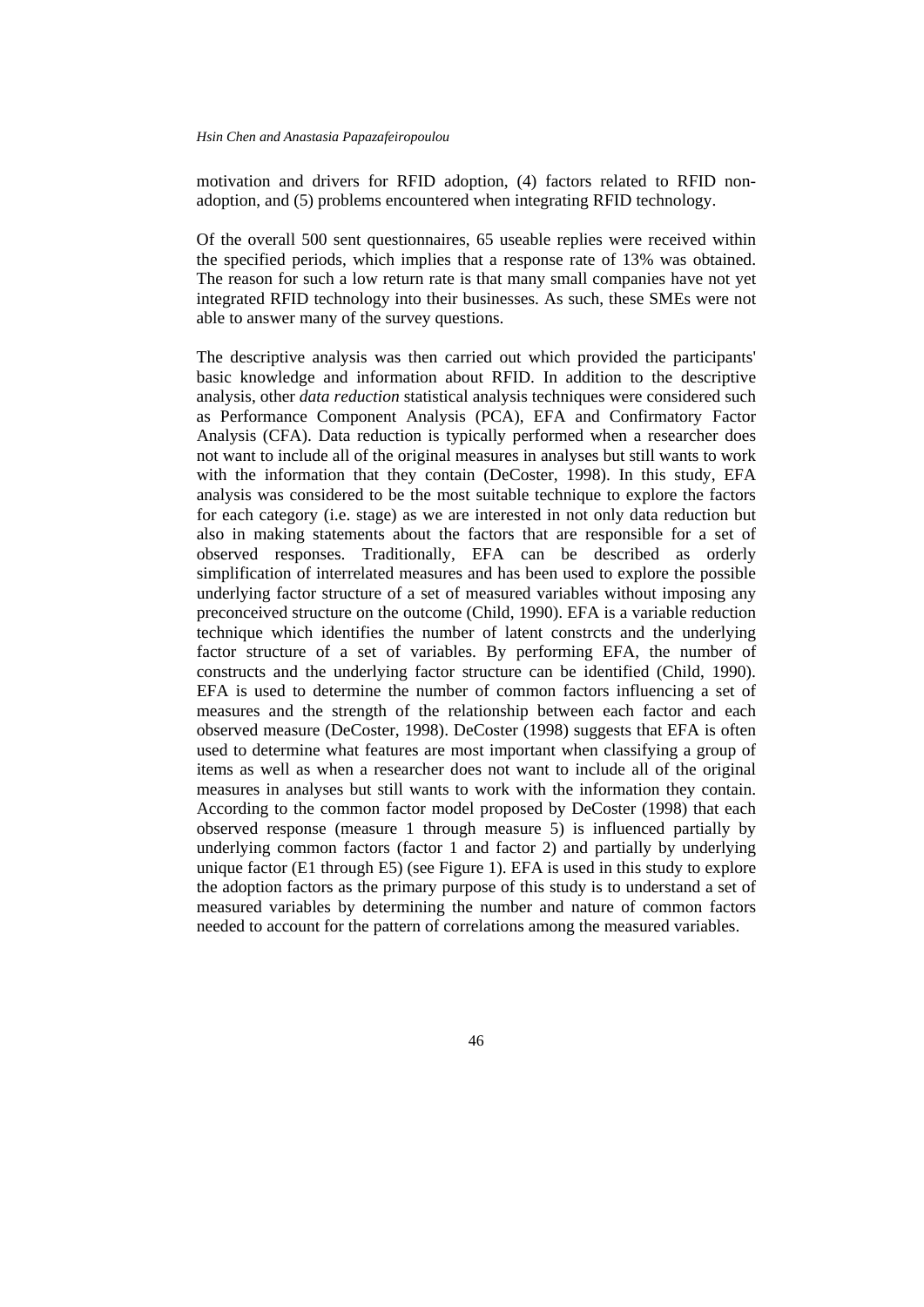*RFID Adoption by SMEs in the Taiwanese IT Industry* 



*Figure 1*. The Common Factor Model (DeCoster, 1998)

## **Sample**

Of the 65 respondents surveyed, 40% were defined as ''small enterprise'' and 60% were ''medium-sized enterprise''. Also, of the 65 respondents surveyed, only 13.85% of the companies have adopted RFID technology. 86.15% of the respondents are still using traditional bar codes and other technologies such as Electronic Data Interchange (EDI) to manage their supply chain (see Figure 2). Only 9 out of the 65 companies investigated have actually adopted RFID technology.



*Figure 2.* IT used by the respondents to support logistics/SCM

## **DATA ANALYSIS AND RESULTS**

The descriptive statistics of the sample is analysed using SPSS and is shown in Table 2. Table 2 suggests that 83% of the companies investigated have some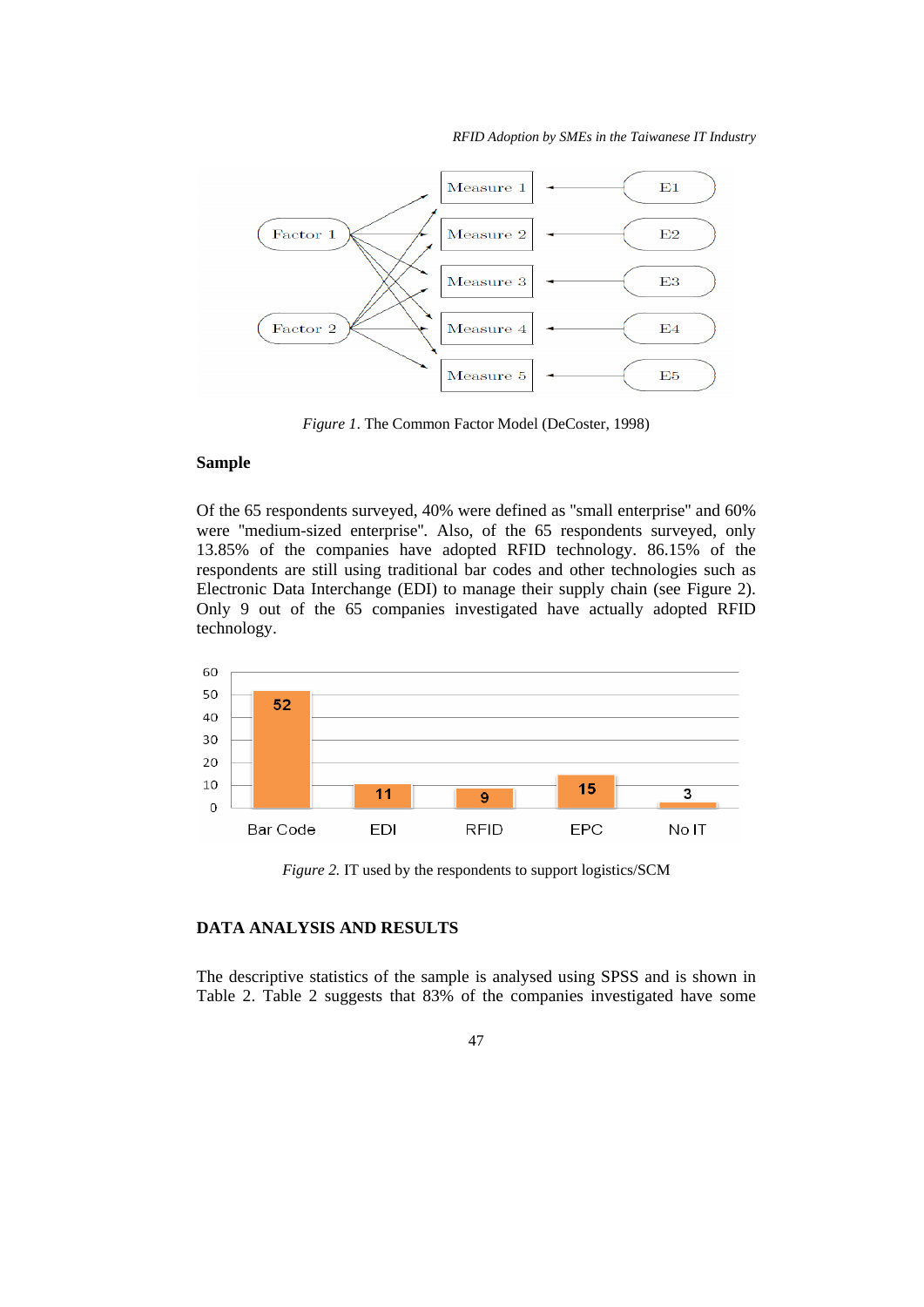basic knowledge about RFID technology, and only 17% of them have no knowledge of RFID technology. The results also indicate that 14% of the companies investigated are aware of the Taiwan government's policy on and involvement in promoting RFID adoption in SMEs. About 86% of the SMEs have not heard of the RFID promotion from the government. The data also suggests that most companies are still using traditional bar codes to integrate their supply chain, and only 13.85% of the companies have adopted RFID technology (see Table 2).

| ٠.<br>i |  |  |  |
|---------|--|--|--|
|---------|--|--|--|

*Participants' descriptive statistics* 

| Item                                                                      |                                             | Results                                     |
|---------------------------------------------------------------------------|---------------------------------------------|---------------------------------------------|
| Participants have knowledge about RFID<br>technology                      | Yes $(83%)$                                 | No(17%)                                     |
| Participants aware of the Taiwan<br>government promotion on RFID adoption | Yes $(14%)$                                 | No (86%)                                    |
| Adoption of RFID technology to support<br>logistics/delivery in SCM       | <b>RFID</b> technology<br>adoption (13.85%) | RFID technology non-<br>adoption $(86.15%)$ |

In order to further explore factors that influence the adoption of RFID, an analysis was carried out on the 13.85% companies who have already adopted RFID technology in their businesses. We then used descriptive statistics and EFA to analyse our research results. Table 3 shows the descriptive statistics on factors that influence the adoption of RFID in SMEs.

In Table 3, the majority of the participants (18%) claimed that the most important factor for RFID adoption is high efficiency. Conversely, the popularity trend has the least influence on companies' RFID adoption decisions. The data also reveals that business growth, improved work efficiency and reduced management time are the main reasons that attract these companies to adopt RFID technology. The data also indicates that the high cost of RFID technology is an obstacle that stops SMEs from using such technology. Lack of communication standards is another problem which leads to RFID non-adoption.

Based on the results shown in Table 3, the authors then used EFA to conduct further analysis. We found that the RFID adoption factors shown in Table 3 can be classified into different categories: unprepared adopter (i.e. non-adoption), ready adopter (adoption), and initiator adopter (will likely to adopt RFID/ motivation). This confirms the research carried out by Tang and Tsai (2009). According to Tang and Tsai (2009) the characteristics in the adoption stages and the enterprise's attributes, classify the RFID adopters into three categories: unprepared adopter, ready adopter, and initiator adopter. Thus, in this study, we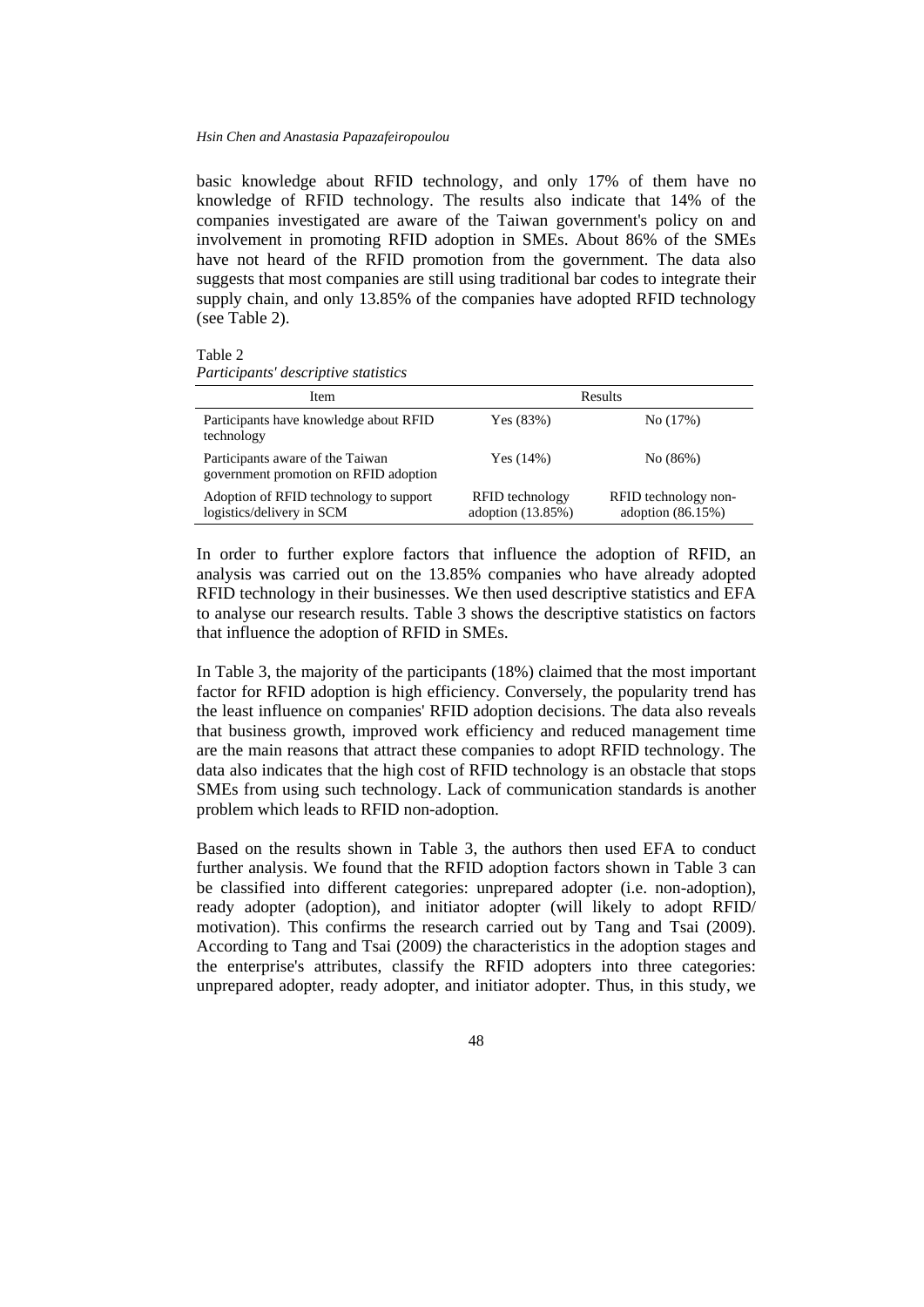also classified the factors for RFID adoption into these three categories. The authors then tested the reliability of these categories using an SPSS factor analysis module. It was found that the reliability of the ready adopter is 0.7817, initiator adopter 0.7164, and unprepared adopter 0.7214. All the values are greater than 0.7. Test results indicated that the reliability for three stages exceeds 0.7, so the reliability test results shown in Table 4 are acceptable.

## Table 3

## *Descriptive statistics of adoption factors*

| Category                                                                            | Results                                   |     |
|-------------------------------------------------------------------------------------|-------------------------------------------|-----|
| The factors that influence<br>companies' RFID adoption<br>decisions (Ready Adopter) | High efficiency                           | 18% |
|                                                                                     | Increased profit                          | 16% |
|                                                                                     | Easy management                           | 16% |
|                                                                                     | Increased data collection<br>efficiency   | 15% |
|                                                                                     | Lower labour costs                        | 15% |
|                                                                                     | Ease of integration                       | 12% |
|                                                                                     | Reduced costs                             | 7%  |
|                                                                                     | Popularity trend                          | 1%  |
| The factors that attract                                                            | Business growth                           | 15% |
| companies to integrate<br>RFID into their businesses                                | Improved work efficiency                  | 15% |
| (Initiator Adopter)                                                                 | Reduced management time                   | 15% |
|                                                                                     | Increased competitiveness                 | 14% |
|                                                                                     | Reduce labour costs                       | 14% |
|                                                                                     | Increased product tracking<br>efficiency  | 13% |
|                                                                                     | Increased data management<br>efficiency   | 13% |
|                                                                                     | Integrate suppliers up and down<br>stream | 1%  |
| Reasons why companies are                                                           | High cost                                 | 16% |
| unprepared to incorporate<br>RFID into their businesses<br>(Unprepared Adopter)     | Lack of communication<br>standards        | 15% |
|                                                                                     | Need staff training                       | 14% |
|                                                                                     | Long term integration needed              | 14% |
|                                                                                     | Data management problems                  | 14% |
|                                                                                     | Product quality                           | 12% |
|                                                                                     | Signal problems                           | 12% |
|                                                                                     | Other                                     | 3%  |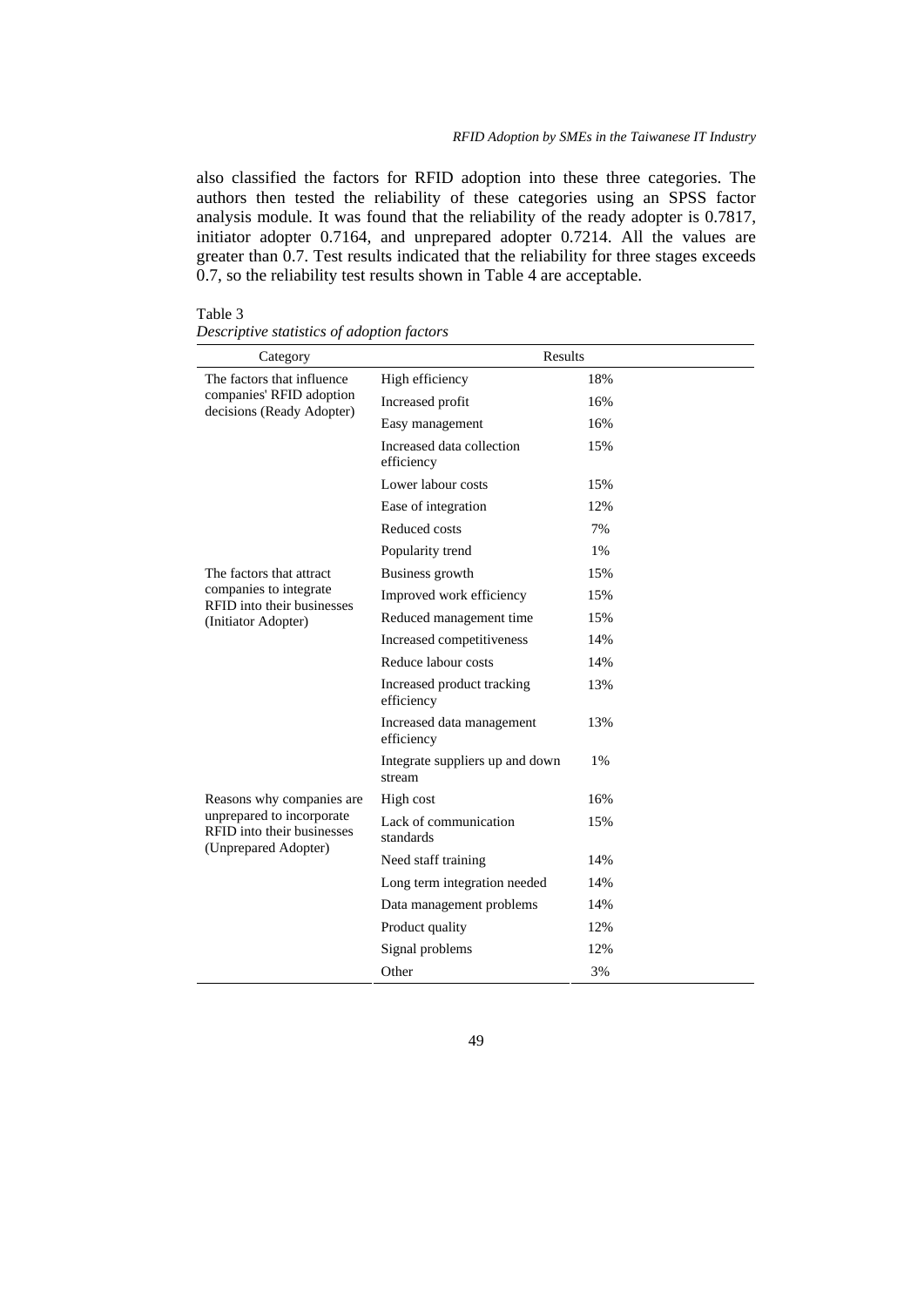*Hsin Chen and Anastasia Papazafeiropoulou* 

Table 4 *Reliability result* 

| Category (Stage)          | Reliability |
|---------------------------|-------------|
| Ready Adopter             | 0.7817      |
| Initiator Adopter         | 0.7164      |
| <b>Unprepared Adopter</b> | 0.7214      |

Next, the factors in the ready adopter category are further divided into two latent constructs which are *cost* and *management* constructs. The cost construct consists of two measured variables which are: reduced costs and increased profit. The management construct consists of five measured variables, which are high efficiency, ease of management, increased data collection efficiency, ease of integration and lower the labour costs. Through the shrinking of the construct task, we have an explainable variance of 62.897%. See Table 5.

Table 5 *Ready adopter category* 

| <b>Ready Adopter Category</b> |                                      |  |
|-------------------------------|--------------------------------------|--|
| <b>Latent Constructs</b>      | <b>Measured Variables</b>            |  |
| Cost                          | Reduced costs                        |  |
|                               | Increased profit                     |  |
| Management                    | High efficiency                      |  |
|                               | Ease of management                   |  |
|                               | Increased data collection efficiency |  |
|                               | Ease of integration                  |  |
|                               | Lower labour costs                   |  |

In the initiator adopter category, there are two latent constructs: competitiveness and process efficiency constructs. Competitive ability construct consists of four measured variables which are business growth, increase competitiveness, reduce management time, and increase product tracking efficiency. The process efficiency construct includes two measured variables which are improving work efficiency and increase data management efficiency. Through the shrinking of the construct task, we have an explainable variance of 77.714%. See Table 6.

50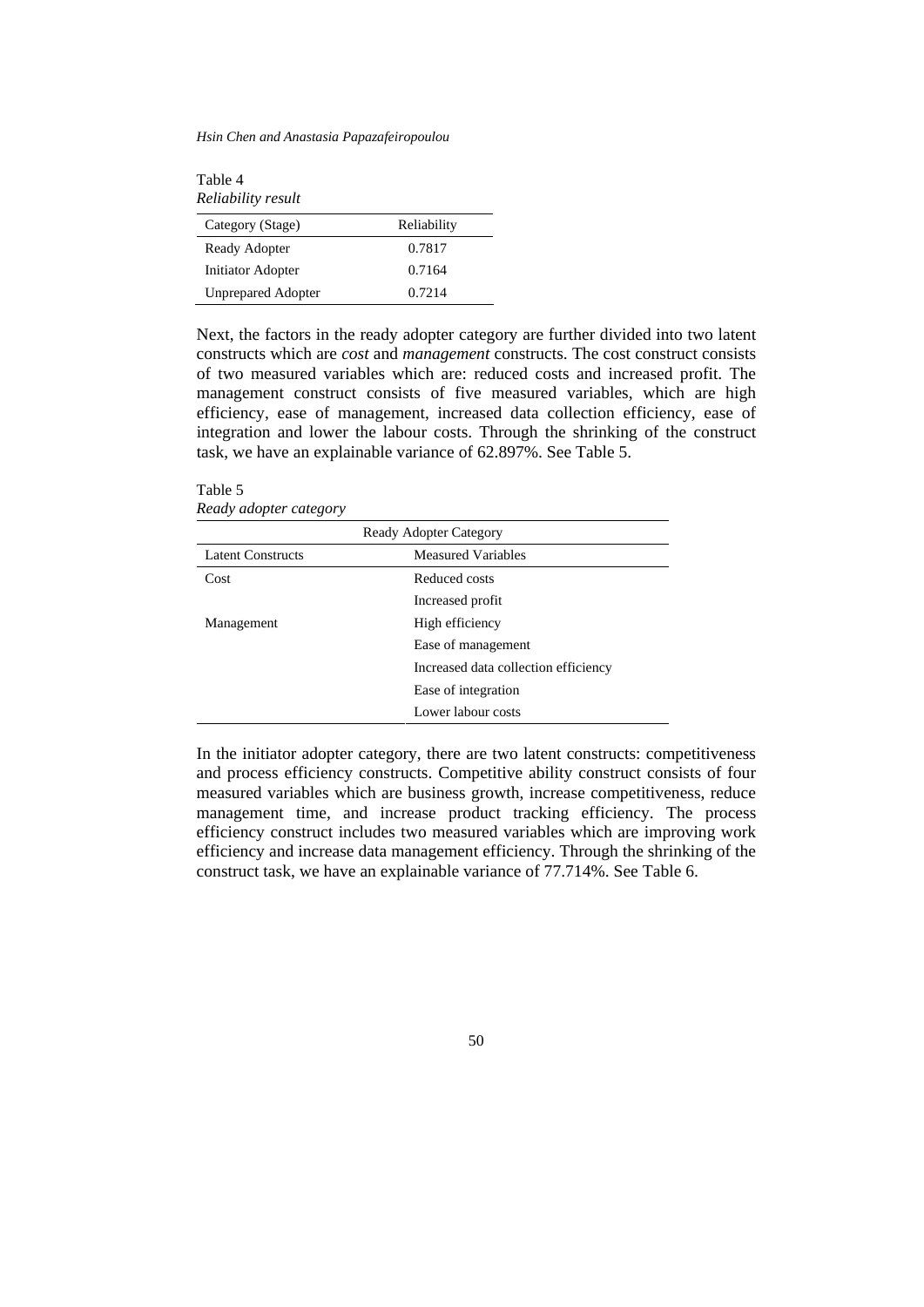| <b>Initiator Adopter Category</b> |                                       |  |
|-----------------------------------|---------------------------------------|--|
| <b>Latent Constructs</b>          | <b>Measured Variables</b>             |  |
| Competitiveness                   | Business growth                       |  |
|                                   | Increased competitiveness             |  |
|                                   | Reduced management time               |  |
|                                   | Increased product tracking efficiency |  |
| Process efficiency                | Improved work efficiency              |  |
|                                   | Increased data management efficiency  |  |

Table 6 *Initiator adopter category* 

In the unprepared adopter category, there are three latent constructs which are IT management difficulty, IT implementation difficulty and cost of implementation constructs. The IT management difficulty construct consists of three measured variables which are need staff training, lack of communication standards and long term integration needed. The IT implementation difficulty construct includes two measured variables which are signal problems and data management problems. The cost of implementation construct includes two measured variables: high cost and product quality. Through the shrinking of construct task, we have an explainable variance of 77.520%. See Table 7.

Table 7

*Unprepared adopter category* 

| <b>Unprepared Adopter Category</b> |                                 |  |
|------------------------------------|---------------------------------|--|
| Latent Constructs                  | Measured Variables              |  |
| IT management difficulty           | Need staff training             |  |
|                                    | Lack of communication standards |  |
|                                    | Long term integration needed    |  |
| IT implementation difficulty       | Signal problems                 |  |
|                                    | Data management problems        |  |
| Cost of implementation             | High cost                       |  |
|                                    | Product quality                 |  |

Based on the analysis in this section, an adoption framework and a research model are proposed in Figures 1 and 2, respectively. In Figure 3, the far left column represents RFID adoption stages and is classified into three categories which are *ready adopter*, *initiator adopter* and *unprepared adopter*. The far right column represents the measured variables used to measure latent constructs (factors). The latent constructs are presented in the middle column.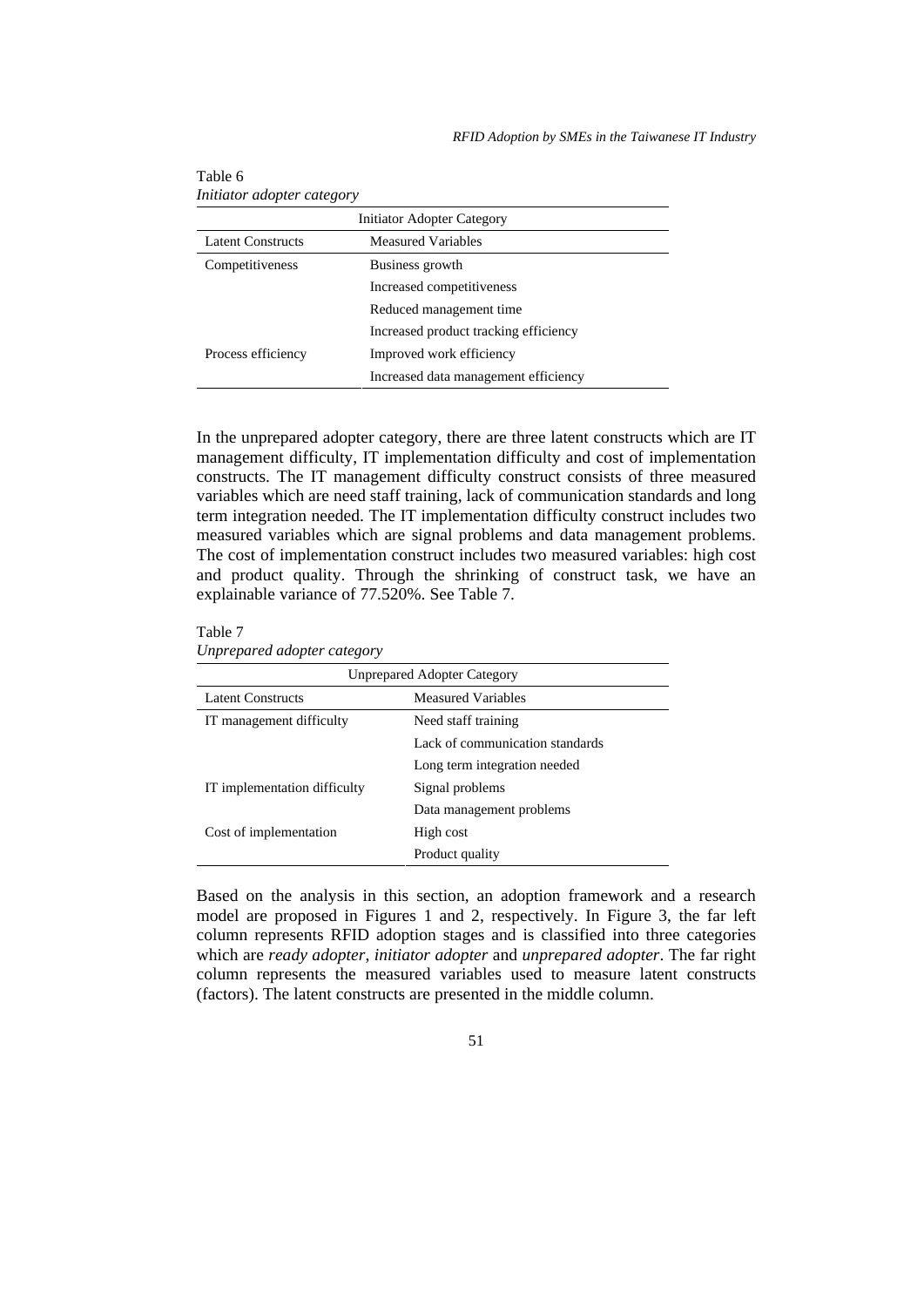Based on the analysis of the data we can clearly differentiate among the SME population we surveyed that the reasons for adoption of RFID technology are very much related to each other, while different groups have different views about the implementation effort/difficulties, managerial implications and benefits. For example initiator adopters seem to have a forward attitude to using this technology to gain process efficiency and subsequently competitiveness. They act as first movers in the marketplace and they are ready to face implementation difficulties in order to achieve competitiveness in their market. When it comes to ready adopters they are looking for more mundane and everyday-running of the business practices. Having failed to be the pioneers in their market they are creating the necessary conditions to follow up existing practices in order to reduce cost and increased profit. Finally, unprepared adopters use potential difficulties in the management and implementation process as well as implementation cost as a defence for not adopting the technology. These difficulties might rightly be in place but these companies seem to be reluctant to go beyond them in order to achieve related benefits. This group of companies seem to lack the awareness of the technology and its benefits in order to be able to make an informed decision. Figure 4 summarises the most important found in each adopter's category after the EFA analysis.

|                                                          | Category   | <b>Factors (Latent</b>      | <b>Variables (Measured Variables)</b>      |
|----------------------------------------------------------|------------|-----------------------------|--------------------------------------------|
|                                                          | (Stage)    | Constructs)                 |                                            |
|                                                          |            | Cost                        | Reduced cost<br>$\bullet$                  |
|                                                          |            |                             | Increased profit                           |
|                                                          | Ready      |                             | Ease of integration<br>$\bullet$           |
|                                                          | Adopter    |                             | Increased data collection efficiency       |
|                                                          |            | Management                  | Ease of management<br>٠                    |
|                                                          |            |                             | Reduced labour costs<br>٠                  |
|                                                          |            |                             | Improved efficiency<br>٠                   |
|                                                          |            |                             | Increased competitiveness<br>٠             |
|                                                          |            | Competitiveness             | Business growth<br>٠                       |
| Initiator<br>Adopter<br>RFID Adoption in SMEs<br>Adopter |            |                             | Reduced management time<br>٠               |
|                                                          |            |                             | Increased product tracking efficiency<br>٠ |
|                                                          |            | Process efficiency          | Improved work efficiency                   |
|                                                          |            |                             | Increased data management efficiency<br>٠  |
|                                                          |            | IT Management<br>Difficulty | Staff training<br>$\bullet$                |
|                                                          |            |                             | Lack of communication standards            |
|                                                          |            |                             | Long term integration needed<br>٠          |
|                                                          | Unprepared | <b>IT</b> Implementation    | Signal problems<br>$\bullet$               |
|                                                          |            | Difficulty                  | Data management problems<br>٠              |
|                                                          |            |                             | Lack of standards<br>٠                     |
|                                                          |            | Cost of                     | High cost                                  |
|                                                          |            | Implementation              | Product quality                            |

*Figure 3*. A framework for RFID adoption in SMEs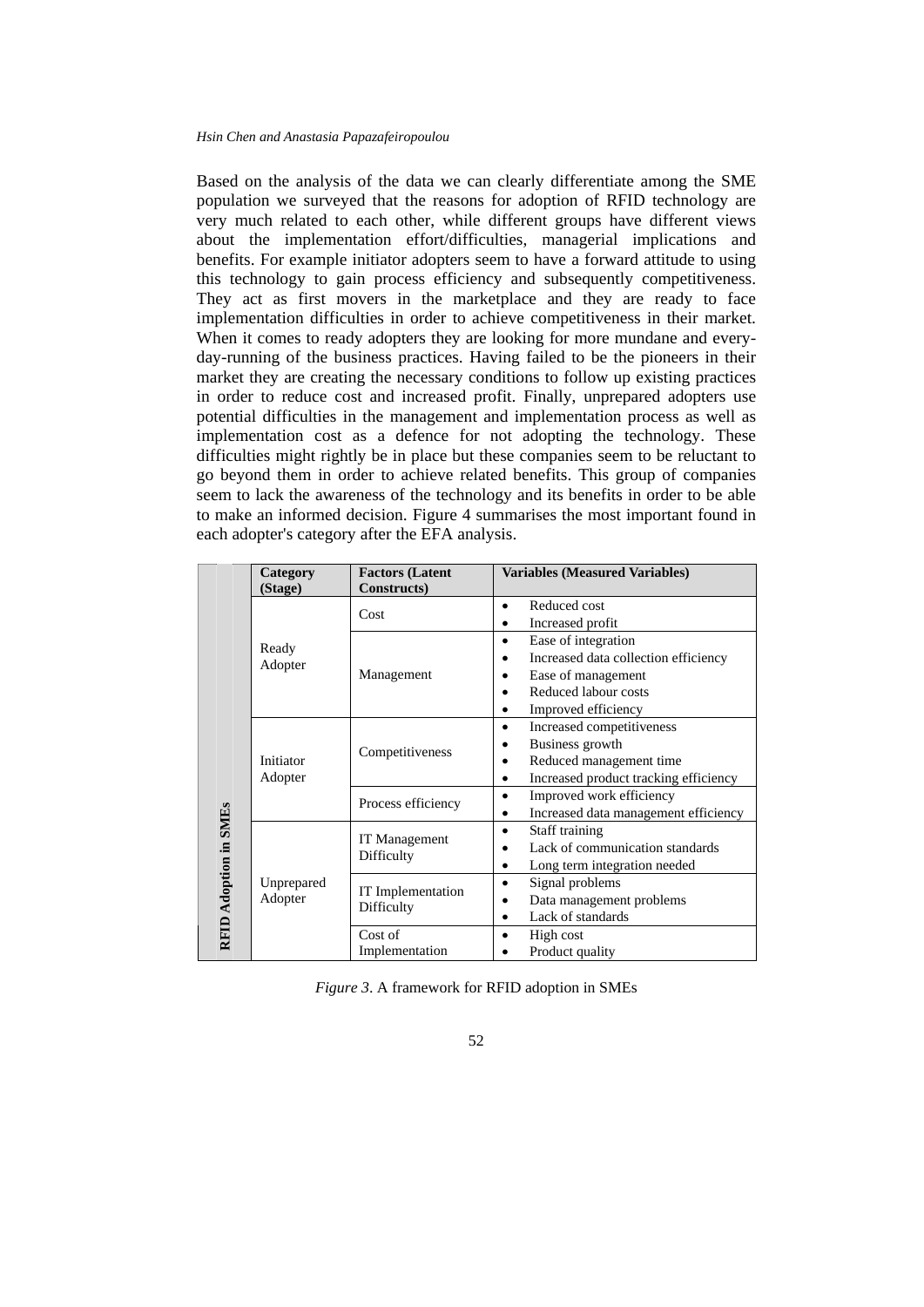*RFID Adoption by SMEs in the Taiwanese IT Industry* 



*Figure 4.* A research model for RFID adoption in SMEs

The figure clearly shows that initiators look for first mover's competitive advantage, ready adopters interested in achieving basic cost reductions, while unprepared adopters are still debating about the difficulties involved in the application of the technology.

### **DISCUSSION**

The objective of this study is to empirically identify various factors that affect RFID adoption in SMEs, and to test whether the identified factors can influence SMEs' RFID adoption decisions. Through the test result we can infer which factors make more significant contributions. Using questionnaires completed by randomly selected SMEs from the IT industry in Taiwan, we have generated a set of data for analysis. In this study, we classified the factors into three different categories (i.e. stages) named ready adopter, initiator adopter and unprepared adopter and then using EFA techniques tested which factors (i.e. latent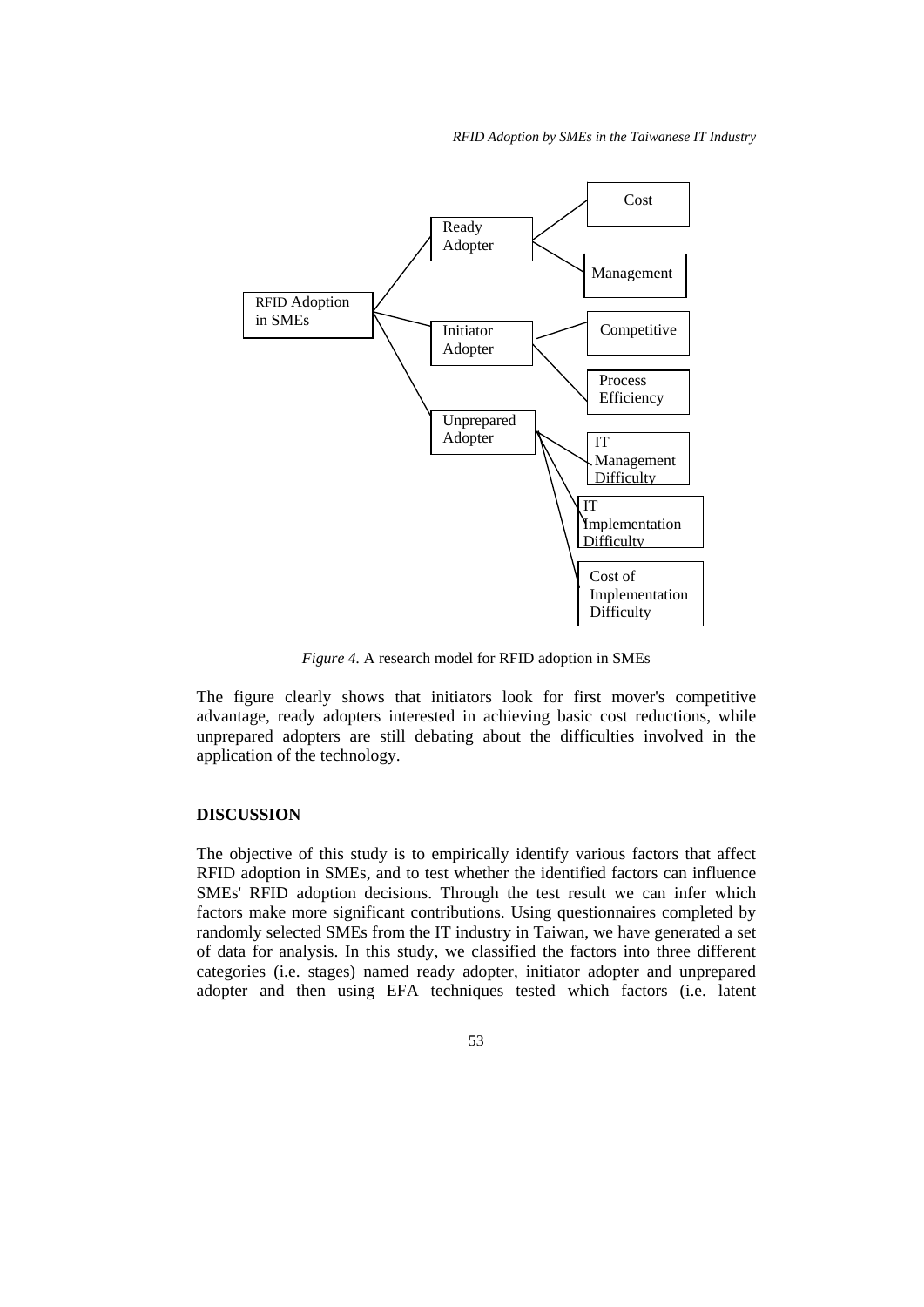constructs) are most significant under each category, i.e. which are the most influential factors in explaining SMEs' RFID adoption decisions. In doing so, a novel RFID adoption model for SMEs was proposed. The findings show that cost savings and easy management are the two factors that influence SMEs' RFID adoption i.e. these two factors are the reasons that often lead to RFID adoption. For SMEs who are considering adopting RFID, increased competitiveness and process efficiency are the two factors that attract them to integrate RFID into their businesses. As for the majority of the participants (86.15%) who are unprepared for RFID adoption, IT implementation difficulty, IT management difficulty and the cost of implementation are their major concerns (i.e. factors).

Existing literature for example (Roh, Kunnathur, & Tarafdar, 2009; Brown & Rusell, 2007) has already highlighted the fact that the cost of RFID is the biggest problem companies encountered when adopting RFID technology, which supports our findings. The results indicate that high cost is indeed a critical factor as to why many SMEs have not yet integrated RFID into their businesses. Other reasons such as supply chain visibility and new process creation (Roh et al., 2009) did not seems to have significance in our study and did not come up during the interview stage with the company managers. This could be explained by the lack of awareness about the benefits of the technologies to small companies.

Furthermore, our results show that technological factors such as high efficiency seems to play an important role in the SMEs' decision to adopt such technology. Using RFID can bring not only benefits but also problems especially of a technical nature to companies as the technology is not matured in some countries/industries and there is also lack of standards affecting negatively the adoption of the technology by SMEs. This finding is in accordance with a similar study that took place in South Africa (Brown & Rusell, 2007) and can be related to the lack of government support for standard making.

## **CONCLUSION**

In this study, the authors classify the responding SMEs into three different adopters categories named ready adopter, initiator adopter and unprepared adopter using EFA technique. Our results show that each category has some specific adoption factors related to their unique situation. (1) For ready adopters: *cost and management*; (2) for initiator adopters: *competitiveness and process efficiency;* and (3) for unprepared adopters: *IT management difficulties, IT implementation difficulties* and *cost of implementation*. A novel framework for RFID adoption in SMEs was proposed in this research.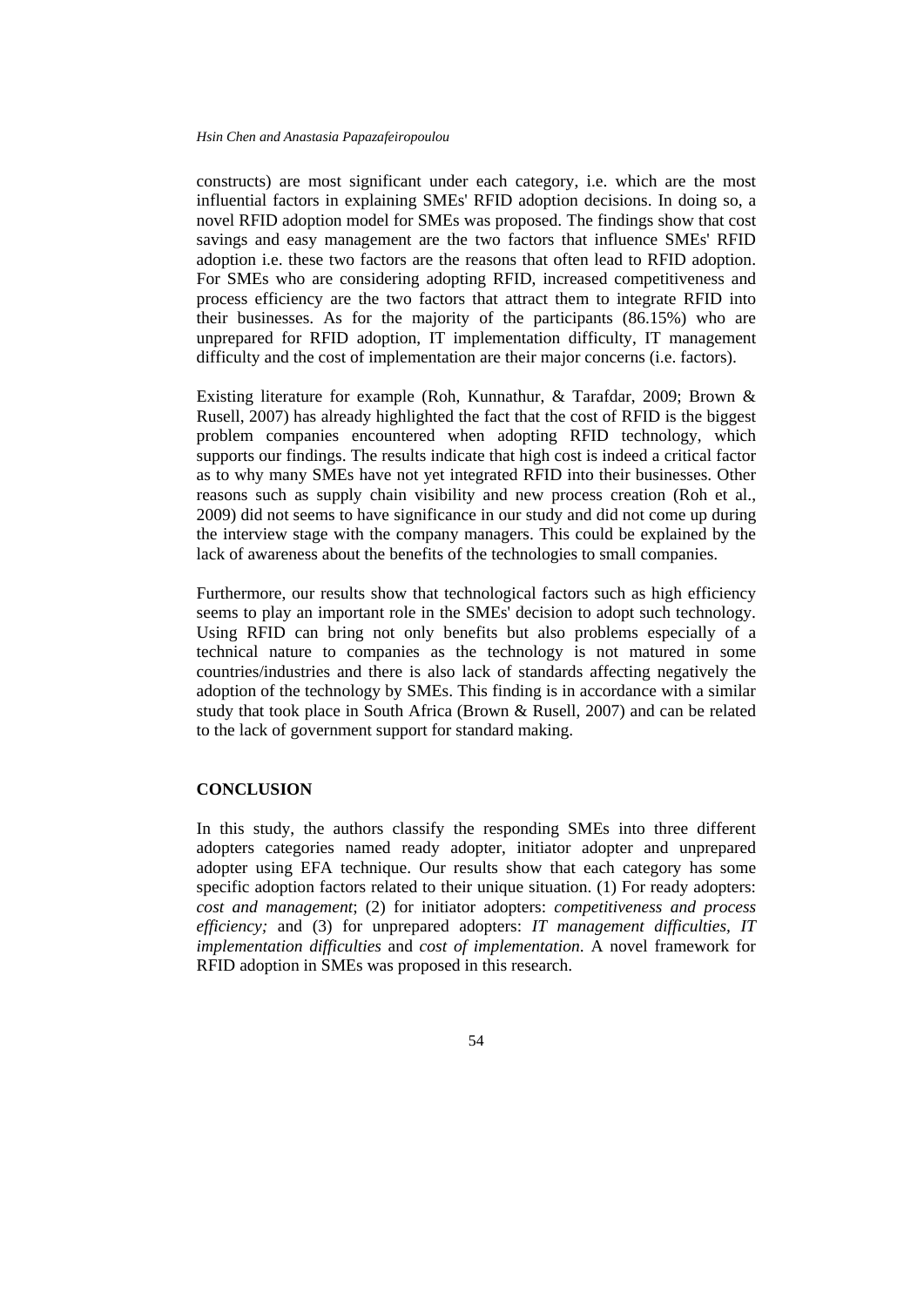This study has explored the factors that affect RFID adoption in SMEs, and we suggest that for future research, researchers can move on from our findings to further explore this area by carrying out interviews to generate more qualitative contextual data, which are associated with human and organisational issues. Based on the results, we also recognise the fact that government promotion/support might play an important role in SMEs' RFID adoption as mentioned by the participants. Therefore, we recommend that in-depth exploration into the relationship between government and RFID adoption in SMEs can also be the direction for further research.

As this study was exploratory in the area of RFID adoption by SMEs this work can be expanded by getting in depth understanding of SMEs' attitude to RFID technologies especially companies which are currently reluctant to use it. Problems with awareness creation for SMEs related to government policies as well as vendors strategies will certainly shed more light of into the reasons behind SMEs behaviour. Additionally, adoption push by large supply chain partners which is a common phenomenon in IT adoption by small companies could be studied in the area of RFID adoption and contrast similarities and differences with other technologies. Studying the same subject area in other geographical settings will also be interesting as the Taiwanese IT manufacturing sector is a rather advanced IT user community. Thus it will be interesting to see how similar sectors view RFID technologies in less IT developed nations. Another possible further study could be to test the validity of the proposed model and to find out how this model would be different for other industries.

### **REFERENCES**

- Acharyulu, G. (2007). RFID in the healthcare supply chain: Improving performance through greater visibility. *The ICFAI Journal of Management Research*, *6*(11), 32–45.
- Bannock, G. & Daly, M. (1994). *Small business statistics*. London: Chapman.
- Bridge, S., O'Neill, K., & Cromie, S. (1998). *Understanding enterprise, entrepreneurship & small business.* Hampshire, London: Macmillan Press.
- Brown, I., & Rusell, J. (2007). Radio frequency identification technology: An exploratory study on adoption in the South African retail sector. *International Journal of Information Management*, *27*(4), 250–265.

Burns, P. (2001). *Entrepreneurship and small business*. New York: Palgrave.

- Carr, A. S., Zhang M., Kloppig I., & Min H. (2010). RFID technology: Implications for healthcare organizations. *American Journal of Business*, *25*(2), 25–40.
- Carter, S., & Evan, J. D. (2000). *Enterprise and small business: Principles, practice and policy.* Essex, U.K.: Pearson Education.
- Chang, L., & Powell, P. (1998). Toward a framework for Business process reengineering in SMEs. *Information Systems Journal*, *8*(3), 199–216.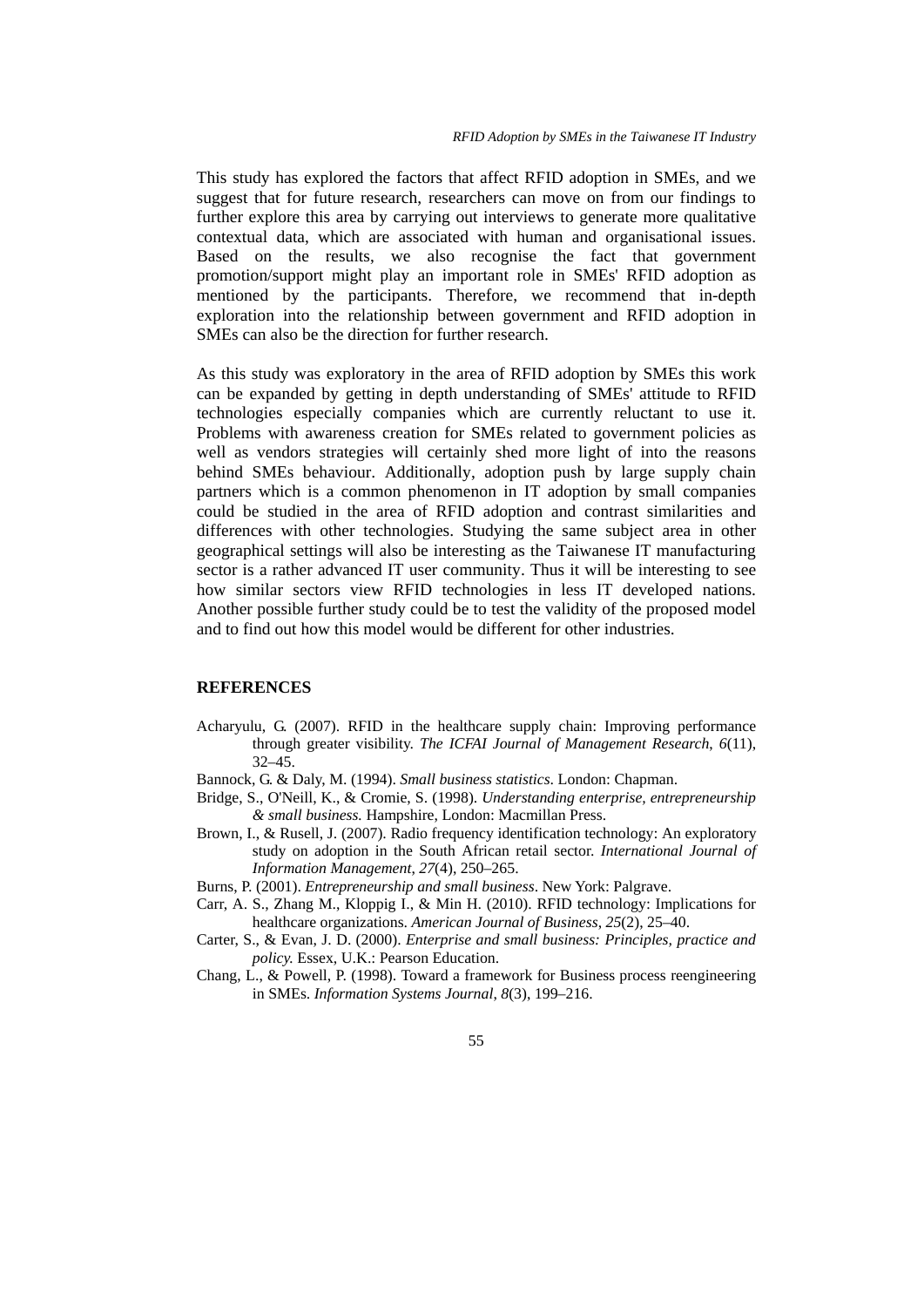- Chang, S-I., Hung, S-Y., Yen, D-C., & Chen, Y-J. (2008). The determinants of RFID adoption in the logistics industry  $- A$  supply chain management perspective. *Communications of Association for Information Systems*, *23*(12), 198–218.
- Chen, R-S., Chen, C-C., Yeh, K-C., Chen, Y-C., & Kug, C-W. (2008). Using RFID technology in produce traceability. *WSEAS Transactions on Information Science and Applications*, *11*(5), 1551–1560.
- Cheng, Y-H., & Yang, A-S. (2007). Investigating key factors of deciding RFID's adoption in logistics service providers. In *Proceedings of IEEE Xplore: 11th International Conference on Computer Supported Cooperative Work in Design*, 26–28 April, Melbourne, Australia.
- Child, D. (1990). *The essentials of factor analysis* (2nd Ed.). London: Cassel Educational Limited.
- Coolican, H. (2009). *Research methods and statistics in psychology* (5th Ed.). London: Hodder Education.
- Cragg, P. B., & King, M. (1993). Small-firm computing: Motivators and inhibitors. *MIS Quarterly*, *17*(1), 47–60.
- Deakins, D., & Freel, M. (2003). *Entrepreneurship and small firms* (3rd Ed.). Berkshire, U.K.: McGraw-Hill Education.
- DeCoster, J. (1998). *Overview of factor analysis*. Retrieved 31 March 2011 from http://www.stat-help.com/notes.html
- Gambon, J. (2006). *RFID contains solution to Chinese shipping problems*. Retrieved 19 July 2011 from http://www.rfidjournal.com/article/ view/3412
- Gao, Y., Zhou, Y-C., & Wang, J. (2007). Application research of logistics tracking system based on RFID. In *Proceedings of IEEE Xplore: IET Conference on Wireless, Mobile and Sensor Networks*, Shanghai, China.
- Gibson, T. (2001). The importance of SMEs to Central Asia and the importance of equity for SMEs. *Institute for SME Finance.* Retrieved December 2010 from http://www.smeinstitute.org/seminars/asia/english/ importance.pdf
- Glabman, M. (2004). Room for tracking: RFID technology finds the way. *Materials Management in Health Care*, 26–38.
- Hosaka, R. (2004). Feasibility study of convenient automatic identification system of medical articles using LF-Band RFID in hospital. *Systems and Computers in Japan*, *35*(10), 571–578.
- Iacovou, C., Benbasat, I., & Dexter, A. (1995). Electronic data interchange and small organisations: Adoption and impact of technology. *MIS Quarterly*, *19*(4), 465– 485.
- Landt, J. (2005). The history of RFID. *IEEE Potentials*, *24*(4), 8–11.
- Langdridge, D., & Hagger-Johnson, G. (2009). *Introduction to research methods and data analysis in psychology* (2nd Ed.). Essex, U.K.: Person Education Limited.
- Lee, C. P., & Shim J. P. (2007). An exploratory study of radio frequency identification (RFID) adoption in the healthcare industry. *European Journal of Information Systems*, *16*, 712–724.
- Lin, L. C. (2009). An integrated framework for the development of radio frequency identification technology in the logistics and supply chain management. *Computers & Industrial Engineering*, *57*(3), 832–842.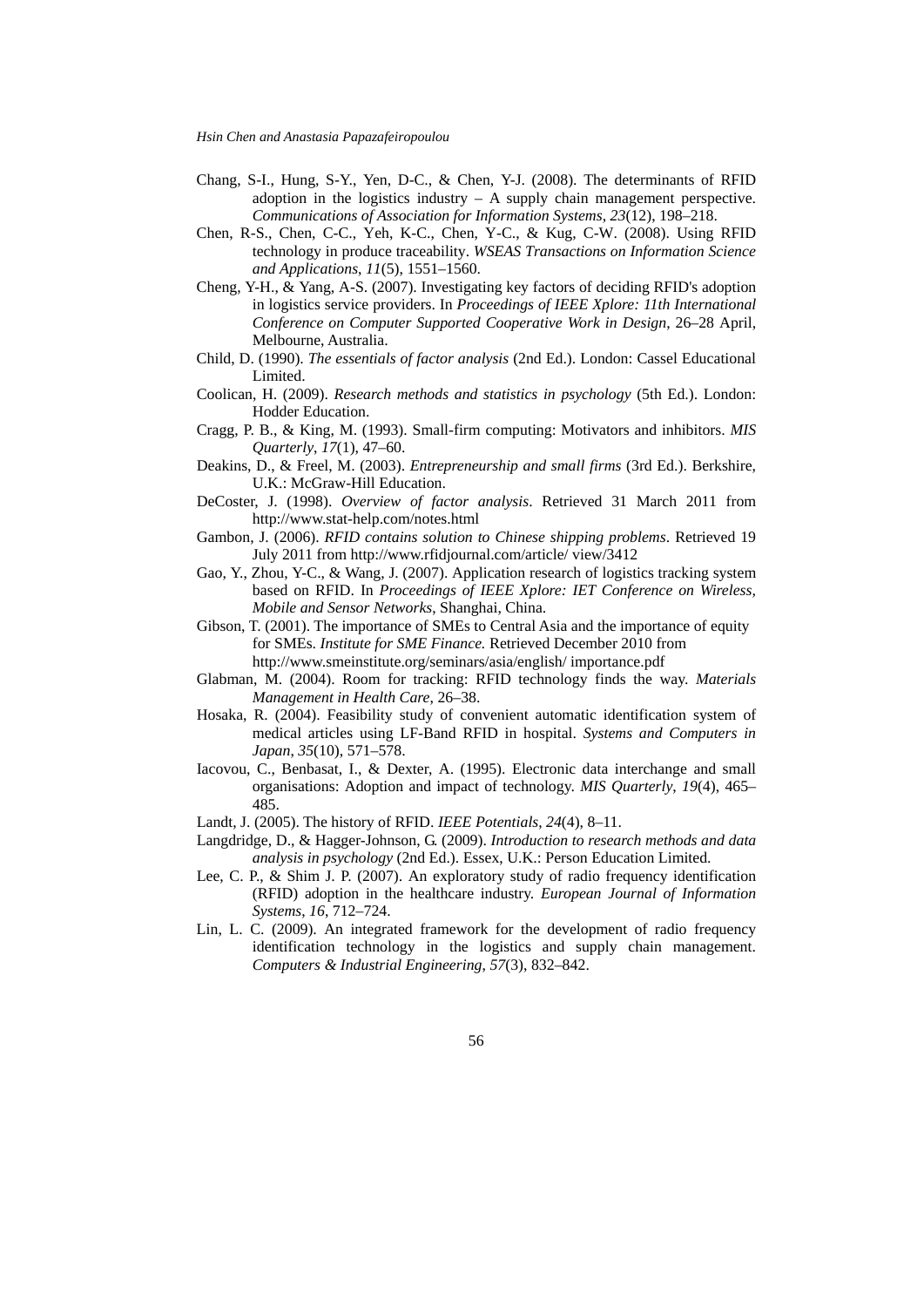- Michael, K., & McCathie, L. (2005). The pros and cons of RFID in supply chain management. In *Proceedings o[f IEEE: International Conference on M](http://ieeexplore.ieee.org/xpl/mostRecentIssue.jsp?punumber=9999)obile Business*, 11–13 July 2005, Sidney, Australia.
- Roh, J. J., Kunnathur, A., & Tarafdar, M. (2009). Classification of RFID adoption: An expected benefits approach. *Information and Management*, *46*(6), 357-363.
- Small and Medium Enterprise Administration, Ministry of Economic Affairs (2006). *White paper on small and medium enterprises in Taiwan*. Retrieved 27 March 2010 from http://www.moeasmea.gov.tw/ mp.asp?mp=2
- Small and Medium Enterprise Administration, Ministry of Economic Affairs (2010). *White paper on small and medium enterprises in Taiwan*. Retrieved 27 March 2010 from http://www.moeasmea.gov.tw/ mp.asp?mp=2
- Srivastava, B. (2004). Radio frequency ID technology: The next revolution in SCM. *Business Horizons*, *47*(6), 60–68.
- Storey, D. J. (1994). *Understanding the small business sector.* London, U.K.: Routledge.
- Strüker, J., & Gille, D. (2008). The SME way of adopting RFID technology: Empirical findings from a German cross-sectoral study. In *Proceedings of the 16th European Conference on Information Systems*, Galway, Ireland.
- Strüker, J., & Gille, D. (2010). RFID adoption and the role of organisational size. *Business Process Management Journal*, *16*(6), 972–990.
- Tang, Ling-Lang, & Tsai, Wei-Chen. (2009). RFID adoption model for Taiwan's logistics service providers. In *Proceedings of the XIX ACME International Conference of Pacific Rim Management (ACME 2009),* San Francisco, USA.
- [TAITRA](http://www.taitra.com.tw/) (The Taiwan External Trade Development Council). (2010a). *[TAITRA](http://www.taitra.com.tw/) and the Chunghwa Post Company will collaborate to launch an online platform that aims to be the "last mile" in helping local small and medium enterprises (SMEs) to reach international buyers*. Retrieved 27 March 2010 from http://www.taiwantrade.com.tw/MAIN/en\_front/searchserv.do?setLangCode=it &method=listNewsDetail&information\_id=20549&locale=12
- TAITRA (2010b). Collaborates with Chunghwa Post to help Taiwan's SMEs. Retrieved 27 March 2010 from Business wire, [http://www.businesswire](http://www.businesswire/). com/ portal/site/home/permalink/?ndmViewId=news\_view&newsId=2010011900774 5&newsLang=en
- TAITRA (2009). Taiwan RFID post show report. Retrieved 20 July 2010 from http://www.rfidtaiwan.com.tw/en\_US/news/info.html?id=6D3FC8F4C61FB5AC
- Taiwan RFID. (2010). 4th Taiwan International RFID Applications Show. Retrieved 27 March 2010 from http://www.rfidtaiwan.com.tw/
- Tajima, M. (2007). Strategic value of RFID in supply chain management. *Journal of Purchasing and Supply Management*, *13*(4), 261–273.
- Thong, J. (2001). Resource constraints and information systems implementation in Singaporean small businesses. *Omega*, 143–156.
- Wamba, S. F., Lefebvre, L. A., & Lefebvre, E. (2006). Enabling intelligent B-to-B eCommerce supply chain management using RFID and the EPC network: a case study in the retail industry, In *proceedings of ICEC '06 the 8th international conference on electronic commerce: The new e-commerce: innovations for conquering current barriers, obstacles and limitations to conducting successful business on the Internet.* 13–16 August, Fredericton, New Brunswick, Canada.
- Wicks, A. M., Visich, J. K., & Li, S. H. (2006). Radio frequency identification